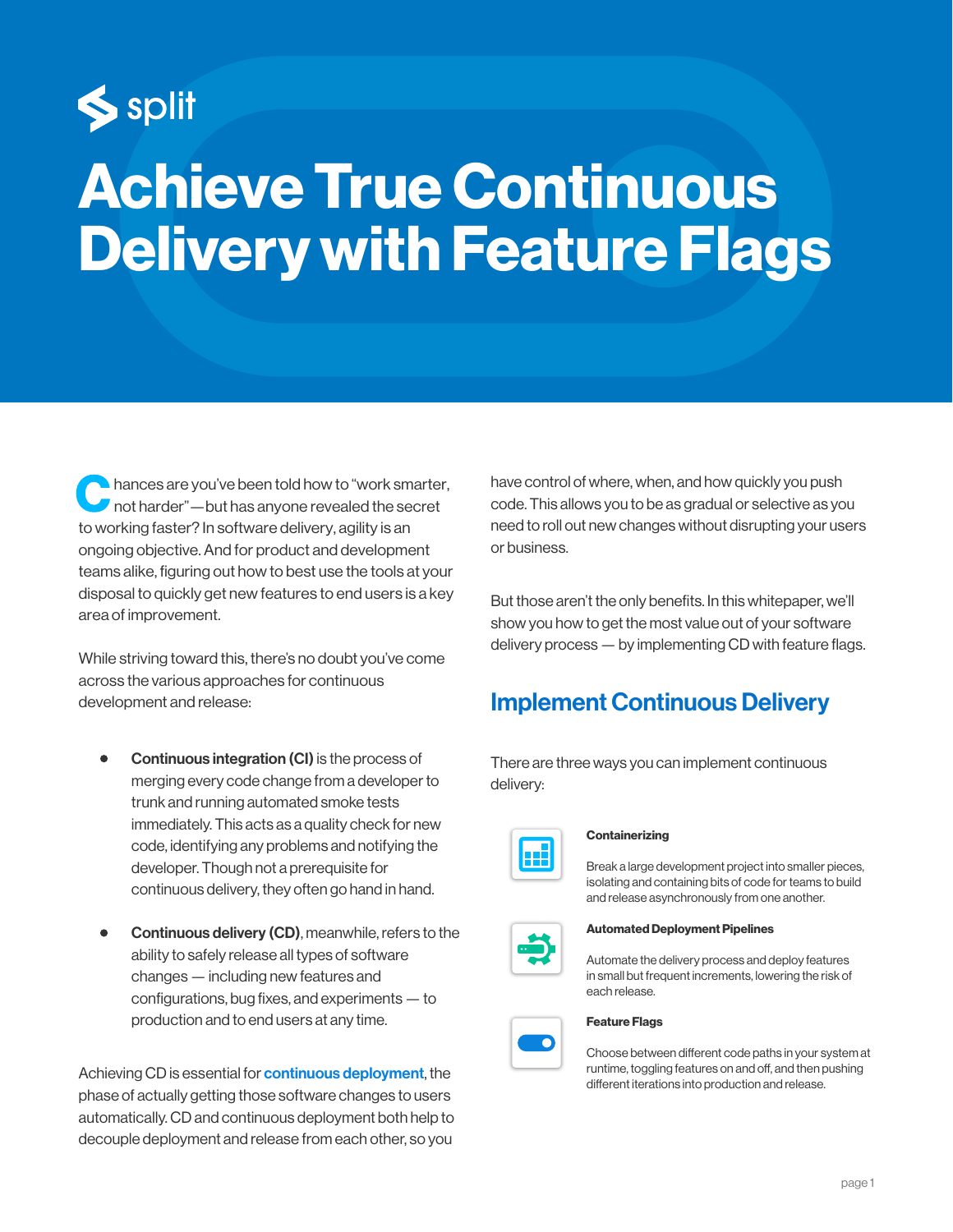These methods aren't mutually exclusive; you likely already containerize or automate as part of your delivery process. No matter where you're at right now, feature flags will help you take it up a notch. Why? Because feature flags deepen the benefits that CD provides, helping you move even faster and take greater control over your releases.

## Run the Automation Engine

Continuous delivery relies on having automation in place to test and deploy code as many times a day as you need. This automation is what keeps the CD pipeline working. Developers that need to manually run all the required tests and deployments to keep code fit for release won't be able to deliver new code and features to users daily or more often, which is what allows the critical "flow" state of continuous delivery.

Feature flags help to support automation and speed up processes for deployment, release, and further testing. By applying an "if/else" control to code, feature flags streamline the process of deploying multiple software iterations without incident. As a result, teams can safely practice trunk-based development and frequently integrate code changes into the software, avoiding the issue of long-lived feature branches.

If any bugs, issues, or unintended effects arise when you release new updates, feature flags give you the fastest and most effective solution. Just turn the feature off with a click — no need for time-consuming rollbacks or [emergency hotfixes.](https://try.split.io/hubfs/pdfs/Observability_guide-SPLIT.pdf)

## Improve Software Delivery Quickly and Safely

Feature flags give developers a speed boost and a kill switch, but they also give teams the flexibility to test, deploy, and release at will by decoupling deploy from release. This is one of the most notable ways that feature flags enhance continuous delivery. For instance, your engineers can use feature flags to deploy in-progress features into production while keeping them hidden from users.

Great peace of mind and efficiency come from this  $-$  your team can tackle large development projects by breaking

them down piece by piece, turning risky, sweeping, code-heavy changes into a series of smaller, more manageable tweaks. Less room for error means better results with lower stress. And once these features are finished, your engineers can use feature flags to carry out a controlled rollout.

Here's how to pull it off:

- 1 Deploy the feature to production, turning on access only for internal users. Your testing team can then validate the feature in the same environment as your users, with the same data and software.
- 2 Perform a controlled test among beta and early access users to verify the feature's performance, usability, and functional parameters.
- 8 Conduct a canary release, deploying the feature for just 5-10% of your user base. This allows the product team to find any additional bugs, and mitigate any errors associated with the feature.
- 4 Run an A/B test to better understand how your new feature affects user behavior.
- 5 With this insight, release the feature more broadly or press the kill switch and refine it further.

By decoupling deploy from release and powering controlled rollouts, feature flags contribute three critical things to your software delivery process:



**Speed:** Get small changes to users faster, test and retract them quickly, and produce better iterations

**Safety:** Introduce subtle changes that don't disrupt the user experience, gain control over the blast radius of each release, perform more thorough pre-release troubleshooting, and better understand the impact of each change



**Sureness: Test in production to avoid** surprises and stop guessing how a feature will behave once live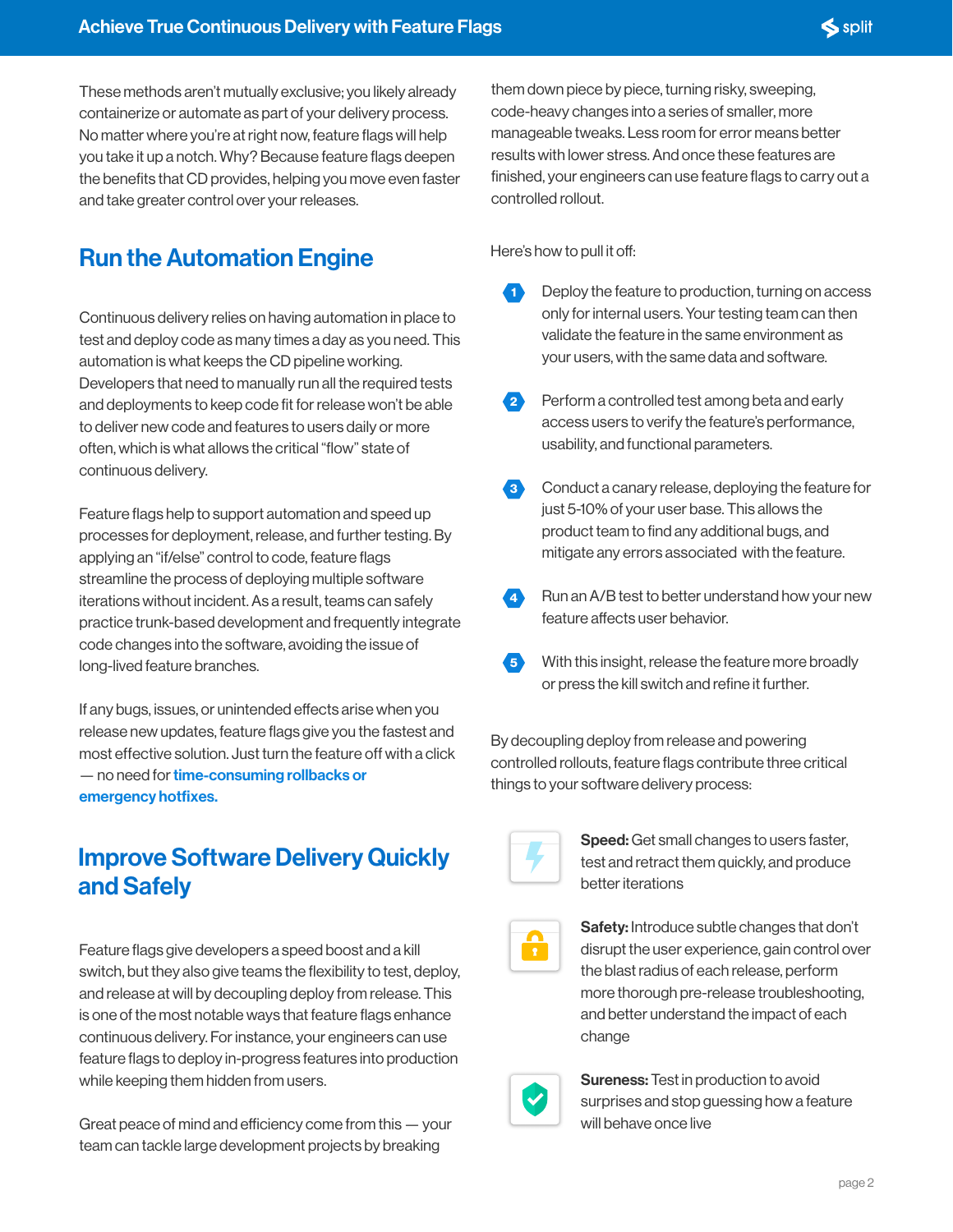## Boost ROI with Split's Feature Flags

When you implement feature flags with Split's feature delivery platform, you double the impacts of the investments you're already making in software delivery and add value to the process.

#### Reduce environment costs

Multiple "lower" environments — such as integration, quality assurance (QA), performance, and user acceptance testing — are expensive to maintain, and they don't always produce the same results as testing in production. Split's feature flags create the operating conditions to test features safely in a production environment, whether you're targeting internal QA engineers or end users. Not only does this make testing more useful, it simplifies your QA and lowers the storage, compute, and labor costs of running testing environments.

#### Lower costs per release

Split's platform helps you produce 4–10 times more releases per dollar spent on engineer labor. Fast and frequent delivery also helps you avoid bugs, delays, and painful merges later down the line.

#### Release more features, more frequently

Split's customers have used feature flags to release four times more features and reduce 95% of engineering time per release.



### FEATURE FLAGS:  $\bullet$  Operational Costs

Minimize environment costs by consolidating test environments. Lower costs per release by releasing early and often.



#### **ALERTING: ■ Business Risk**

Reduce MTTR by instantly identifying and killing bad features. Protect revenue by avoiding unplanned outages and downtime.



#### EXPERIMENTS: **1** Engineering Efficiency

Decrease maintenance cost of supporting

low-impact features. Boost engineering productivity by focusing on high-impact features.

## Take the Next Step: Combine Feature Flags and Data

Feature flags are certainly powerful on their own, but there is a way to make them more effective: layering in behavior and performance data. Ultimately, this contributes to an even more mature version of continuous delivery.

With business and engineering metrics on your side, you can grasp a feature's effect in real time. Whether a feature performs better or worse than you expect, impacts user segments differently than you imagined, or varies depending on the device or time of day, you'll know instantly how each change affects the customer experience  $-$  and the data will help you decide what to do next.

Heightened visibility goes a long way. These metrics let you make faster and better product decisions, clearing the path for successful experiments as you test new features and tweaks. And if a new feature ever causes performance degradation, metrics will improve your detection and recovery efforts by alerting you to the problem.

This means engineers no longer have to spend time investigating and isolating the root cause of performance issues; just press the relevant kill switch and take care of it. That's MTTD and MTTR under control.